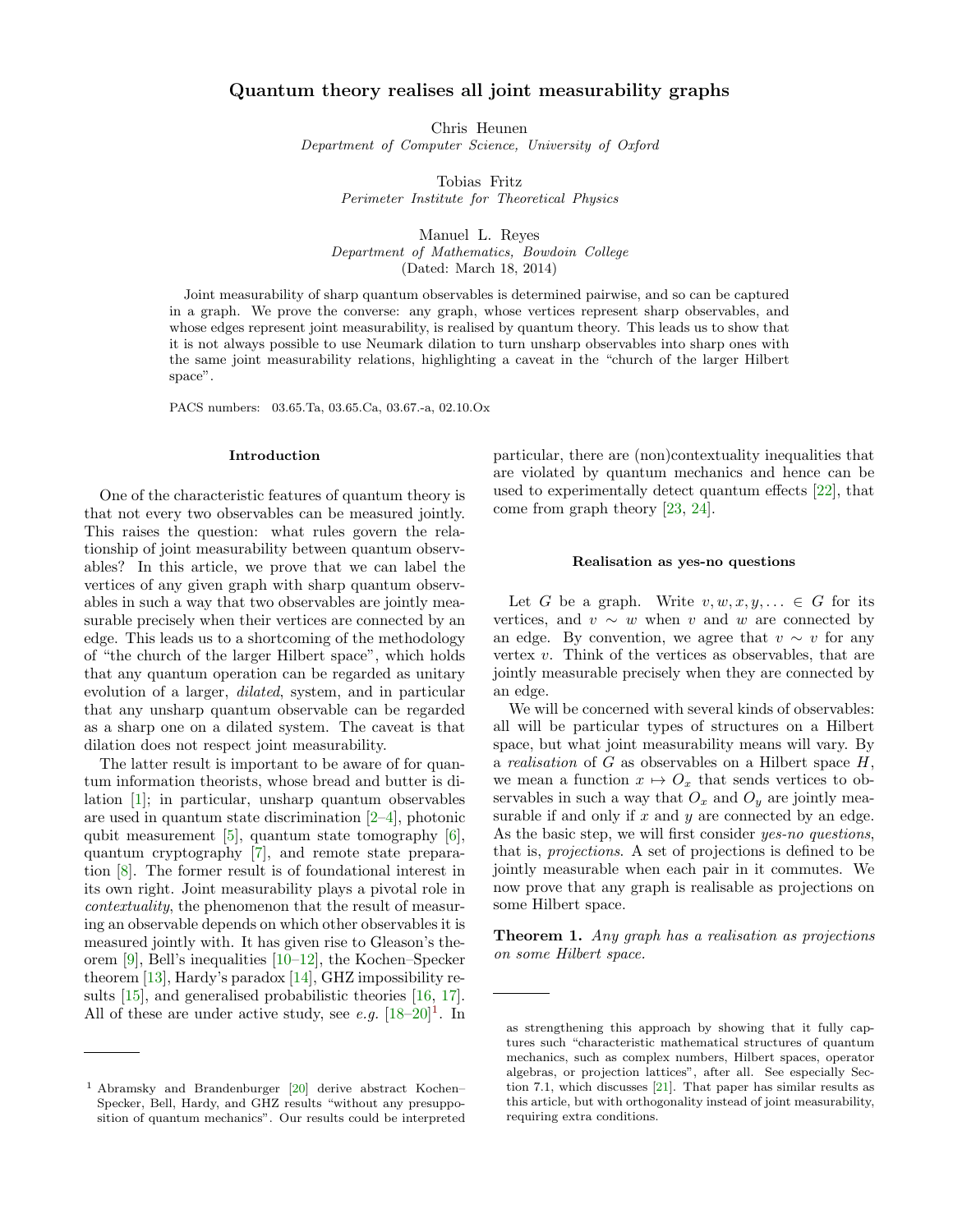*Proof.* First, consider the special case of a graph  $G_{v,w}$ where all pairs of vertices are connected by an edge, except for two fixed vertices  $v, w$  that are not connected. Fix two projections on  $\mathbb{C}^2$  that do not commute, for example:

$$
|0\rangle\langle 0| = \begin{pmatrix} 1 & 0 \\ 0 & 0 \end{pmatrix}, \quad |+\rangle\langle +| = \frac{1}{2} \begin{pmatrix} 1 & 1 \\ 1 & 1 \end{pmatrix}
$$

.

We can use these to build a realisation of  $G_{v,w}$  as projections on  $\mathbb{C}^2$ . Define  $p_v = |0\rangle\langle 0|, p_w = |+\rangle\langle +|$ , and  $p_x = 0$ for all other vertices  $x \neq v, w$ . By construction, all pairs  $p_x$  and  $p_y$  for vertices  $x, y \in G_{v,w}$  commute, except for  $p_v$  and  $p_w$ . Hence  $x \mapsto p_x$  realises  $G_{v,w}$  as projections on  $\mathbb{C}^2$ . We will denote the dependency on v and w of this realisation by writing  $p_x^{v\neq w}$  for  $p_x$ .

Now that we know how to obstruct a single pair of vertices from being jointly measurable, we return to an arbitrary graph G. Let the Hilbert space  $H = \bigoplus_{v \neq w} \mathbb{C}^2$ be the direct sum of copies of  $\mathbb{C}^2$ , where the direct sum ranges over all pairs of vertices that are not connected by an edge. For any vertex  $x \in G$ , then  $p_x = \bigoplus_{v \neq w} p_x^{v \neq w}$ gives a well-defined projection on H [\[25\]](#page-4-21). Now, if  $x \sim y$ , then all  $p_x^{v \nsim w}$  and  $p_y^{v \nsim w}$  commute by construction, and so  $p_x$  and  $p_y$  commute. Similarly, if  $x \nsim y$ , then  $p_x^{x \nsim y}$  and  $p_y^x \not\sim y$  do not commute, and so  $p_x$  and  $p_y$  do not commute. All in all, we have constructed a realisation  $x \mapsto p_x$  of G as projections on H.  $\Box$ 

If  $f: G_1 \to G_2$  is an injective function between graphs satisfying  $f(v) \sim_2 f(w)$  when  $v \sim_1 w$ , then the realisations are related by  $p_x = V^{\dagger} p_{f(x)} V$  for an isometry V.

### Dimension bounds for yes-no questions

There is a well-defined minimal dimension in which a graph with V vertices can be realised as projections. The construction in the proof of Theorem [1](#page-0-1) showed that this minimal dimension is at most  $2N$ , where N is the number of non-edges, i.e. pairs of vertices that are not connected by an edge. Notice that Theorem [1](#page-0-1) makes sense for graphs of arbitrary size; if the graph is infinite, then the number N should be regarded as a cardinal number. In particular, the theorem implies that finite graphs can be realised as projections on a finite-dimensional Hilbert space, namely in dimension 2N. Clearly  $N \leq \frac{|G|(|G|-1)}{2}$  $\frac{G(-1)}{2},$ so that the minimal dimension is at most  $|G|(|G|-1);$ this inequality is saturated for graphs without edges, for which  $N = \frac{|G|(|G|-1)}{2}$  $\frac{(G|-1)}{2}$ .

We will now show that the minimal dimension that any graph can be realised in is at most  $|G|$ .

<span id="page-1-0"></span>Theorem 2. Any graph has a realisation as projections on a Hilbert space whose dimension is at most  $|G|$ , the number of vertices of G.

*Proof.* If  $|G|$  is an infinite cardinal number, then it equals  $|G|(|G|-1)$ , and the claim follows from the above considerations.

We may therefore assume that the graph is finite. Consider the Hilbert space of dimension  $|G| + N$ , with orthonormal basis vectors  $|x\rangle$  for each vertex  $x \in G$  and  $|\{v, w\}\rangle$  for each non-edge  $v \nsim w$ . For each vertex  $x \in G$ , define a vector  $|\psi_x\rangle = |x\rangle + \sum_{x \neq v} |\{x, v\}\rangle$ , where the sum ranges over all vertices  $v$  not adjacent to  $x$ . For distinct vertices  $x$  and  $y$  then

$$
\langle \psi_x | \psi_y \rangle = \begin{cases} 0, & x \sim y, \\ \langle \{x, y\} | \{y, x\} \rangle = 1, & x \not\sim y. \end{cases}
$$

Thus  $|\psi_x\rangle$  and  $|\psi_y\rangle$  are orthogonal when  $x \sim y$ , but not orthogonal or parallel when  $x \nsim y$  (because  $\langle \psi_x | \psi_y \rangle^2 =$  $1 < 2 \cdot 2 \le \langle \psi_x | \psi_x \rangle \langle \psi_y | \psi_y \rangle$ .

Letting  $p_x$  be the projection onto  $|\psi_x\rangle$  constructs a realisation  $x \mapsto p_x$  as projections. Finally, notice that each  $p_x$  has rank 1. So we may restrict the Hilbert space down to just the linear span of the  $|G|$  vectors  $|\psi_x\rangle$ . This restricts the realisation  $x \mapsto p_x$  to a Hilbert space of dimension at most  $|G|$ .  $\Box$ 

The construction in the proof relied on the fact that projections onto single vectors commute precisely when the vectors are parallel or orthogonal. This is closely related to orthogonal representations of graphs, which have been studied in the literature [\[26,](#page-4-22) Sec. 9.3]. For example, if the complement of the graph is connected after removing any  $V - d - 1$  vertices, then one can assign unit vectors in  $\mathbb{R}^d$  to the vertices such that all these vectors are different, and two vectors are orthogonal if and only they share an edge. In general, if we insist that the projections  $p_x$  have rank one, then the minimal dimension in which the complement of the "path" graph



can be realised is  $|G|-1$  [\[27,](#page-4-23) [28\]](#page-4-24). In that sense, Theorem [2](#page-1-0) is very close to being optimal. We leave open the question of whether allowing  $p_x$  to have higher rank can lead to more efficient realisations.

#### Realisation as sharp observables

The above results easily extend from yes-no questions to sharp observables, that is, projection valued measures (PVMs). A PVM is a set P of mutually orthogonal projections that sum to 1. A family  $P_1, P_2, \ldots$  of PVMs is jointly measurable when p and q commute for all  $p \in P_i$ and  $q \in P_j$  and all  $i, j$  [\[29\]](#page-4-25). Hence a specification of sharp quantum observables and which ones are jointly measurable is determined pairwise, and can also be captured in a graph.

<span id="page-1-1"></span>Theorem 3. Any graph has a realisation as PVMs on a Hilbert space whose dimension is at most the number of vertices.

*Proof.* Given a graph G with vertices  $x, y, \ldots$ , simply replace the projection  $p_x$  of Theorem [2](#page-1-0) by the PVM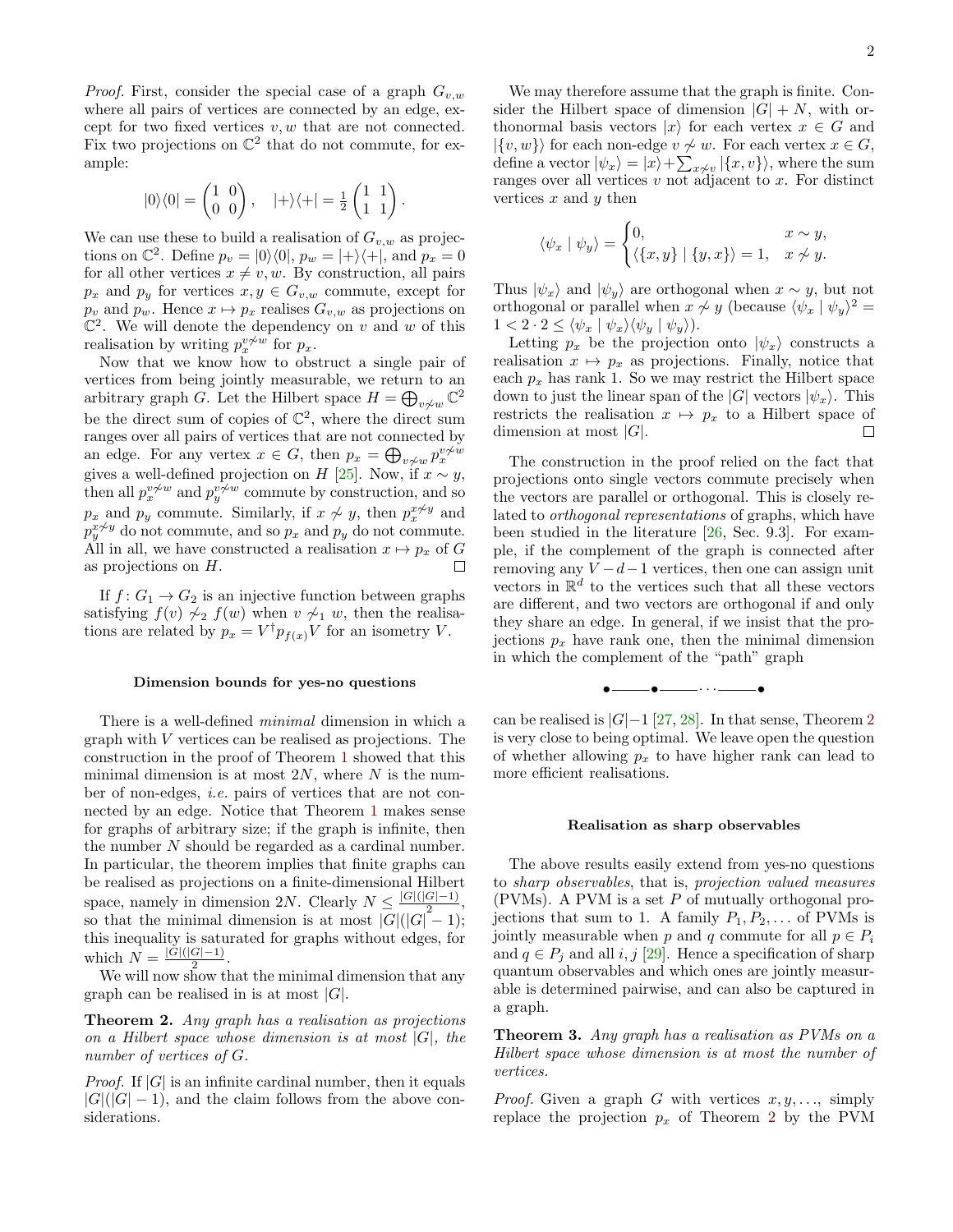$P_x = \{p_x, 1 - p_x\}$ : the PVMs  $P_x$  and  $P_y$  are jointly measurable if and only if  $p_x$  and  $p_y$  commute.  $\Box$ 

In the joint measurability graph of all projections on a Hilbert space, a special role is played by maximal cliques: maximal sets of vertices, every two of which are connected by an edge. They correspond to PVMs P that are maximally fine-grained, in the sense that all  $p \in P$ have rank one. More precisely, given such a PVM  $P$ , the set of all projections commuting with all  $p \in P$  form a maximal clique. Conversely, a maximally fine-grained PVM can be recovered as the minimal projections in a maximal clique.[2](#page-2-0)

It is not always possible to realise a graph as projections in a way that sends maximal cliques to PVMs. For a counterexample, consider the "fork" graph with three vertices and two edges,



Suppose there were a realisation as projections with  $p_x + p_y$  $p_y = 1 = p_x + p_z$ . Then  $p_y = 1 - p_x = p_z$ , making  $p_x$  and  $p_y$  commute, contradicting the fact that  $y \nsim z$ . We leave open the interesting question of characterising which graphs can be realised as projections in a way that sends maximal cliques to PVMs.

We call a realisation as projections  $x \mapsto p_x$  faithful when distinct vertices  $x \neq y$  give rise to distinct projections  $p_x \neq p_y$ . The previous example might have given pause to the reader who intuitively expected a realisation as projections of a graph to be faithful. The construction of Theorem [1](#page-0-1) might not be faithful, because vertices  $x \in G$  that are connected to all others end up being realised by the projection  $p_x = 0$  commuting with anything. Any realisation as projections can be made faithful as follows. Enlarge the Hilbert space to  $H \oplus H'$ , where H' has orthonormal basis  $\{|x\rangle | x \in G\}$ , and send  $x \in G$ to  $p_x \oplus |x\rangle\langle x|$ . This is clearly faithful, and has the same commutativity properties as the original realisation.

We can similarly extend to realisations as sharp quantum observables that are not dichotomic. If the vertices  $x \in G$  are labeled with numbers  $n_x \geq 2$ , we can realise the graph as PVMs such that  $P_x$  has  $n_x$  elements. Enlarge the Hilbert space to  $H \oplus \bigoplus_{x \in G} H_x$ , where  $H_x$  has orthonormal basis  $\{|3_x\rangle, \ldots, |n_x\rangle\}$ , and send  $x \in G$  to  $P_x = \{p_x \oplus 0, (1 - p_x) \oplus 0\} \cup \{0 \oplus |i\rangle\langle i| \mid i = 3, \ldots, n_x\}.$ This has the same commutativity properties as the original realisation.

In principle, one could imagine physical theories in which joint measurability of observables is not determined pairwise. (Indeed, we will see shortly that unsharp observables in quantum mechanics form a case in point.) To model joint measurability, we then have to generalise to hypergraphs, in which a hyperedge can connect any number of vertices [\[23,](#page-4-18) [24\]](#page-4-19). Any graph induces a hypergraph, where a set of vertices forms a hyperedge when every two vertices in it are connected by an edge. Our definition of realisability easily carries over to hypergraphs: vertices still represent observables, and a set of vertices forms a hyperedge precisely when it is jointly measurable. Combining the above results with the well-known fact that sharp observables are jointly measurable when they commute [\[30,](#page-4-26) [31\]](#page-4-27), we obtain the following characterisation: a hypergraph is realisable as sharp quantum observables if and only if it is induced by a graph.

Just as we have discussed dimension bounds for the realisations of graphs by projections, we can also ask what the minimal dimension is to realise a given graph by PVMs. As the proof of Theorem [3](#page-1-1) shows, any realisation as projections can be turned into a realisation as PVMs, and hence the PVM minimal dimension is at most the projection minimal dimension. As witnessed by the multitude of proofs of the Kochen–Specker theorem in  $\mathbb{C}^3$  and  $\mathbb{C}^4$  [\[32\]](#page-4-28), there is quite a lot of "room" already in these low dimensions, and and one may wonder whether this is already enough to realise every graph as a PVM. This turns out not to be the case.

## Theorem 4. There is no dimension d in which all graphs can be realised as PVMs.

Proof. For a given d, we construct a graph which cannot be realised in dimension  $d$  as follows. Let  $B_d$  be the number of partitions of  $\{1, \ldots, d\}$ ; this is the dth Bell number. Now take a graph with  $B_d + 1$  vertices designated as "action" vertices and  $n := \lceil \log_2(B_d + 1) \rceil$  many "control" vertices. Enumerate the action vertices using bitstrings of length n. Then, action vertex v shares an edge with control vertex number  $k$  if and only if the  $k$ -th bit in the bitstring associated to  $v$  is 1. Also, every two action vertices share an edge, while two control vertices may or may not share an edge.

This graph cannot be realised in dimension  $d$ : since every action vertex is connected to a different set of control vertices, no two action vertices can map to the same PVM. On the other hand, all these PVMs must be jointly measurable, and hence all their elements can be diagonalised in the same basis. In this fixed basis, every PVM therefore corresponds to a partition of  $\{1, \ldots, d\}$ . But since we have  $B_d + 1$  many PVMs, which is higher than the number of partitions of  $\{1, \ldots, d\}$ , this is impossi- $\Box$ ble.

#### Unsharp observables and Neumark dilation

We now turn to the most general kind of *(unsharp)* quantum observables, namely positive operator valued *measures* (POVMs). These are defined as functions  $E$ from some outcome space I to operators on a Hilbert

<span id="page-2-0"></span><sup>2</sup> Given a maximal clique of projections in a Hilbert space, the C\*-algebra it generates is commutative. Therefore it has a commutative projection lattice. By maximality, this lattice coincides with the clique, which is therefore a Boolean sublattice of the full projection lattice.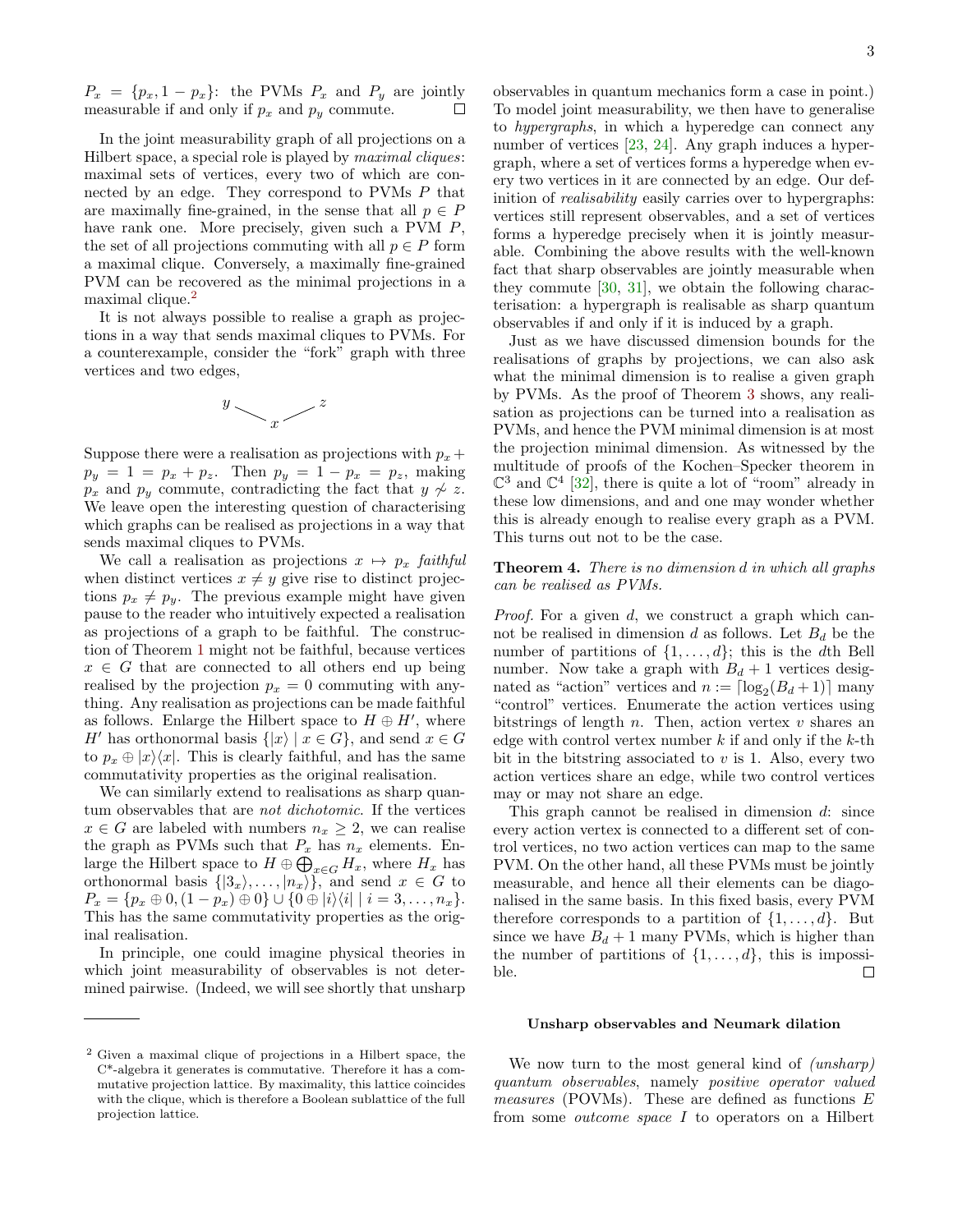space that are bounded between 0 and 1 and form a res-olution of the identity<sup>[3](#page-3-0)</sup>:  $\sum_{i \in I} E(i) = 1$ , and  $0 \le E(i) \le 1$ for each  $i \in I$ . If  $E(i)$  is a projection for each i, we actually have a PVM. Therefore we may also write  $P(i)$ instead of  $p_i$  for PVMs  $P = \{p_i \mid i \in I\}$ . A family of POVMs  $E_1, E_2, \ldots$  is defined to be jointly measurable when there exists a joint POVM  $E$  of which they are the marginals: if POVMs  $E_n$  have outcome space  $I_n$ , then E should have outcome space  $\prod_n I_n$  and satisfy

$$
E_1(i_1) = \sum_{i_2 \in I_2, i_3 \in I_3, \dots} E(i_1, i_2, i_3, \dots),
$$
  
\n
$$
E_2(i_2) = \sum_{i_1 \in I_1, i_3 \in I_3, \dots} E(i_1, i_2, i_3, \dots),
$$

and so on [\[29,](#page-4-25) [34\]](#page-5-0). This reduces to the previously considered notions of joint measurability for yes-no questions and sharp quantum observables.

Neumark's famous dilation theorem says that any POVM can be dilated to a PVM on a larger Hilbert space, or in other words, that any POVM is the com*pression* of a PVM on a larger Hilbert space: if  $E$  is a POVM on a Hilbert space  $H$  with outcome space  $I$ , then there exist a Hilbert space K, an isometry  $V: H \to K$ , and a PVM  $P$  on  $K$  with outcome space  $I$ , such that  $E(i) = V^{\dagger} P(i) V$  [\[29,](#page-4-25) [33\]](#page-5-1). This forms an important part of the philosophy that John Smolin called "the church of the larger Hilbert space", which holds that one need not care about unsharp observables as long as ancilla spaces are taken into account.

There is an extension of Neumark's dilation theorem for families of observables. We call a family  $E_1, E_2, \ldots$ of POVMs, with outcome spaces  $I_1, I_2, \ldots$ , on a Hilbert space  $H$  jointly dilatable when there exist a Hilbert space K, an isometry  $V: H \to K$ , and a single PVM P with outcome space  $\prod_n I_n$  such that  $E_n(i) = \sum_j V^{\dagger} P(i, j) V$ , where j ranges over  $\prod_{m \neq n} I_m$ , and we write  $(i, j)$  for the obvious element<sup>[4](#page-3-1)</sup> of  $\prod_m I_m$ . It is now a matter of unfolding definitions to prove that a family of POVMs on a Hilbert space is jointly measurable if and only if it is jointly dilatable.

We now study how joint measurability behaves under Neumark dilation. Suppose POVMs  $E_1$ ,  $E_2$ , and  $E_3$  are compressions of PVMs  $P_1$ ,  $P_2$ , and  $P_3$  with respect to different isometries. If  $\{E_1, E_2, E_3\}$  are jointly measurable there is a *single* isometry  $V_{123}$  that dilates the joint POVM  $E_{123}$  (to, say,  $P_{123}$ ). But if the  $E_i$  are merely pairwise jointly measurable, then there exist PVMs  $P_{ij}$  and three isometries  $V_{ij}$  that dilate  $E_{ij}$  to  $P_{ij}$ . What we will show is that even if one has all three pairwise dilations  $P_{ij}$  via isometries  $V_{ij}$  at hand, it may be the case that there is no triplewise dilation  $P_{123}$  via any isometry  $V_{123}$ . Thus Neumark dilation cannot always turn unsharp observables into sharp ones with the same joint measurability relations. In this sense, Neumark dilation does not reflect joint measurability.

<span id="page-3-2"></span>**Theorem 5.** There is a family  $\{E_n\}$  of POVMs on a Hilbert space H that does not allow an isometry  $V: H \rightarrow$ K and a family of PVMs  ${P_n}$  (with the same outcome spaces as  $E_n$ ) on K with  $E_n(i) = V^{\dagger} P_n(i) V$  in such a way that a subset of  ${E_n}$  is jointly measurable if and only if the corresponding subset of  $\{P_n\}$  is jointly measurable.

Proof. Perhaps the simplest counterexample starts with a family  ${E_1, E_2, E_3}$  of POVMs on the Hilbert space  $H = \mathbb{C}^2$ , every pair of which is jointly measurable, but which is not jointly measurable itself  $[12, 18, 30, 31, 34]$  $[12, 18, 30, 31, 34]$  $[12, 18, 30, 31, 34]$  $[12, 18, 30, 31, 34]$  $[12, 18, 30, 31, 34]$  $[12, 18, 30, 31, 34]$  $[12, 18, 30, 31, 34]$  $[12, 18, 30, 31, 34]$  $[12, 18, 30, 31, 34]$ . Its hypergraph is a "hollow triangle".



In other words, this (hyper)graph is realisable as POVMs.

In contrast, as noted above, joint measurability of PVMs is determined pairwise, which will lead us to a contradiction. Suppose PVMs  $\{P_1, P_2, P_3\}$  as in the statement of the theorem existed. Then, by our assumptions, the pairwise joint measurability of the  $E_n$  would imply pairwise joint measurability of the  $P_n$ , so the  $P_n$  would necessarily be triplewise jointly measurable as well. In other words, then the  ${E_n}$  would be (triplewise) jointly dilatable. But this contradicts the fact that the  ${E_n}$  are not (triplewise) jointly measurable. In summary: joint measurability of the putative  $P_n$  would imply joint measurability of the  $E_n$ , since a joint POVM can be constructed as the compression of a joint PVM.  $\Box$ 

We could interpret the previous theorem as a warning against an unreflected belief in "the church of the larger Hilbert space". If you care about (non-)joint measurability of observables, you cannot simply ignore unsharp quantum observables in favour of their dilated sharp observables, even if ancilla spaces are taken into account, and you have to take the unsharpness involved seriously.

This plays a role in quantum protocols that rely on unsharp observables that are not jointly measurable, in which case the usual analysis by dilation to sharp observables should not be used. For example, [\[5\]](#page-4-3) explicitly constructs a PVM implementation of a POVM and mentions that this "faithfully represents the POVM". However, PVM implementations cannot always represent joint measurability relations within families of POVMs. We suspect that it may be possible to turn this apparent problem into a feature which can be exploited in

<span id="page-3-0"></span><sup>3</sup> While we only consider discrete POVMs here, all our results hold unabated for positive-operator valued measures on the Borel sets on a compact Hausdorff space, by reformulating them in the language of C\*-algebras and completely positive maps; see e.g. Theorem 4.6 of [\[33\]](#page-5-1).

<span id="page-3-1"></span><sup>&</sup>lt;sup>4</sup> That is, for  $i \in I_n$  and  $j \in \prod_{m \neq n} I_m$ , the element  $(i, j) \in$  $\prod_n I_n$  has nth component i and other components given by the components of j.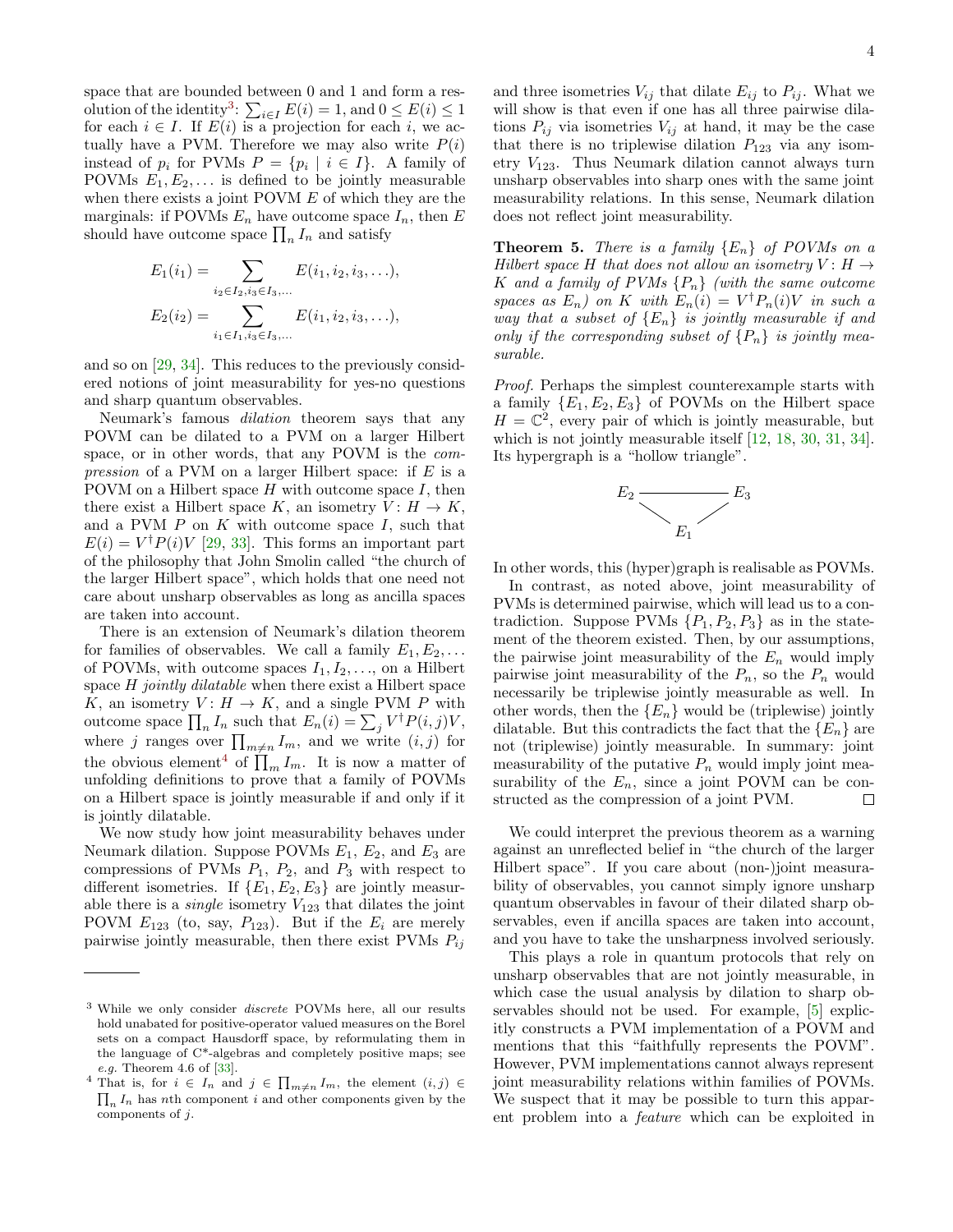new quantum information protocols. More concretely, we imagine situations in which a number of parties share some quantum information resource, but only certain subgroups of these parties are allowed joint access to it.

- <span id="page-4-0"></span>[1] M. Keyl, "Fundamentals of quantum information theory," Phys. Rep., vol. 369, no. 2, pp. 431–548, 2002.
- <span id="page-4-1"></span>[2] I. D. Ivanovic, "How to differentiate between nonorthogonal states," Phys. Lett. A, vol. 123, p. 257, 1987.
- [3] D. Dieks, "Overlap and distinguishability of quantum states," Phys. Lett. A, vol. 126, p. 303, 1988.
- <span id="page-4-2"></span>[4] A. Peres, "How to differentiate between non-orthogonal states," Phys. Lett. A, vol. 128, p. 19, 1988.
- <span id="page-4-3"></span>[5] H. E. Brandt, "Positive operator valued measure in quantum information processing," Am. J. Phys., vol. 67, p. 434, 1999.
- <span id="page-4-4"></span>[6] A. J. Scott, "Tight informationally complete quantum measurements," J. Phys. A, vol. 39, p. 13507, 2006.
- <span id="page-4-5"></span>[7] D. M. Appleby, H. B. Dang, and C. A. Fuchs, "Symmetric informationally-complete quantum states as analogues to orthonormal bases and minimum-uncertainty states," arXiv:0707.2071, 2007.
- <span id="page-4-6"></span>[8] N. Killoran, D. N. Biggerstaff, R. Kaltenbaek, K. J. Resch, and N. Lütkenhaus, "Derivation and experimental test of fidelity benchmarks for remote preparation of arbitrary qubit states," Phys. Rev. A, vol. 81, p. 012334, 2010.
- <span id="page-4-7"></span>[9] P. Busch, "Quantum states and generalized observables: a simple proof of gleason's theorem," Phys. Rev. Lett., vol. 91, p. 120403, 2003.
- <span id="page-4-8"></span>[10] J. Bell, "On the einstein podolsky rosen paradox," Physics, vol. 1, no. 3, pp. 195–200, 1964.
- [11] J. F. Clauser, M. A. Horne, A. Shimony, and R. A. Holt, "Proposed experiment to test local hidden-variable theories," Phys. Rev. Lett., vol. 23, no. 15, pp. 880–884, 1969.
- <span id="page-4-9"></span>[12] M. M. Wolf, D. Perez-Garcia, and C. Fernandez, "Measurements incompatible in quantum theory cannot be measured jointly in any other local theory," Phys. Rev. Lett., vol. 103, p. 230402, 2009.
- <span id="page-4-10"></span>[13] S. Kochen and E. Specker, "The problem of hidden variables in quantum mechanics," J. Math. Mech., vol. 17, pp. 59–87, 1967.
- <span id="page-4-11"></span>[14] L. Hardy, "Quantum mechanics, local realistic theories, and lorentz-invariant realistic theories," Phys. Rev. Lett., vol. 68, no. 20, pp. 2981–2984, 1992.
- <span id="page-4-12"></span>[15] D. M. Greenberger, M. A. Horne, A. Shimony, and A. Zeilinger, "Bell's theorem without inequalities," Amer. J. Phys., vol. 58, p. 1131, 1990.
- <span id="page-4-13"></span>[16] J. Barrett, "Information processing in generalized probabilistic theories," Phys. Rev. A, vol. 75, p. 032304, 2007.
- <span id="page-4-14"></span>[17] S. Popescu and D. Rohrlich, "Quantum nonlocality as an

#### ACKNOWLEDGMENTS

Thanks to Rob Spekkens for discussions on joint dilatability and the proof of Theorem [5,](#page-3-2) and to David Roberson for pointing out an issue with an earlier proof of Theorem [2.](#page-1-0) The first author was supported by the Engineering and Physical Sciences Research Council. Research at Perimeter Institute is supported by the Government of Canada through Industry Canada and by the Province of Ontario through the Ministry of Economic Development and Innovation. The second author has been supported by the John Templeton Foundation.

axiom," Found. Phys., vol. 24, pp. 379–385, 1994.

- <span id="page-4-15"></span>[18] Y.-C. Liang, R. W. Spekkens, and H. M. Wiseman, "Specker's parable of the overprotective seer: A road to contextuality, nonlocality and complementarity," Phys. Rep., vol. 506, no. 1–2, pp. 1–39, 2011.
- [19] S. Abramsky and L. Hardy, "Logical bell inequalities," Phys. Rev. A, vol. 85, no. 6, p. 062114, 2012.
- <span id="page-4-16"></span>[20] S. Abramsky and A. Brandenburger, "The sheaftheoretic structure of non-locality and contextuality," New J. Phys., vol. 13, p. 113036, 2011.
- <span id="page-4-20"></span>[21] L. Lovász, M. Saks, and A. Schrijver, "Orthogonal representations and connectivity of graphs," Linear Algebra and its Applications, vol. 114, pp. 439–454, 1989.
- <span id="page-4-17"></span>[22] A. A. Klyachko, M. A. Can, S. Binicioğlu, and A. S. Shumovsky, "Simple test for hidden variables in spin-1 systems," Phys. Rev. Lett., vol. 101, no. 2, p. 020403, 2008.
- <span id="page-4-18"></span>[23] A. Cabello, S. Severini, and A. Winter, "(Non- )contextuality of physical theories as an axiom," 2010, [arXiv:1010.2163.](http://arxiv.org/abs/1010.2163)
- <span id="page-4-19"></span>[24] T. Fritz, A. Leverrier, and A. B. Sainz, "A combinatorial approach to nonlocality and contextuality," 2012, [arXiv:1212.4084,](http://arxiv.org/abs/1212.4084) under revision.
- <span id="page-4-21"></span>[25] C. Heunen, "On the functor  $\ell^2$ ," in Computation, Logic, Games, and Quantum Foundations, ser. Lect. Not. Comp. Sci., B. Coecke, L. Ong, and P. Panangaden, Eds., no. 7860. Springer, 2013, pp. 107–121.
- <span id="page-4-22"></span>[26] L. Lovász, "Geometric representations of graphs," 2009, www.cs.elte.hu/∼[lovasz/geomrep.pdf.](http://www.cs.elte.hu/~lovasz/geomrep.pdf)
- <span id="page-4-23"></span>[27] L. Hogben, "Orthogonal representations, minimum rank, and graph complements," Lin. Alg. Appl., vol. 428, no. 11–12, pp. 2560–2568, 2008.
- <span id="page-4-24"></span>[28] M. Booth, P. Hackney, B. Harris, C. R. Johnson, M. Lay, L. H. Mitchell, S. K. Narayan, A. Pascoe, K. Steinmetz, B. D. Sutton, and W. Wang, "On the mininum rank among positive semidefinite matrices with a given graph," SIAM J. Matrix Anal. Appl., vol. 30, no. 2, pp. 731–740, 2008.
- <span id="page-4-25"></span>[29] P. Busch, M. Grabowski, and P. Lahti, Operational Quantum Physics. Springer, 1995.
- <span id="page-4-26"></span>[30] K. Kraus, States, Effects, and Operations. Springer, 1983.
- <span id="page-4-27"></span>[31] G. Ludwig, Foundations of quantum mechanics. Springer, 1983, vol. 1.
- <span id="page-4-28"></span>[32] M. Pavičić, B. D. McKay, N. D. Megill, and K. Fresl, "Graph approach to quantum systems,"  $J. Math. Phys.$